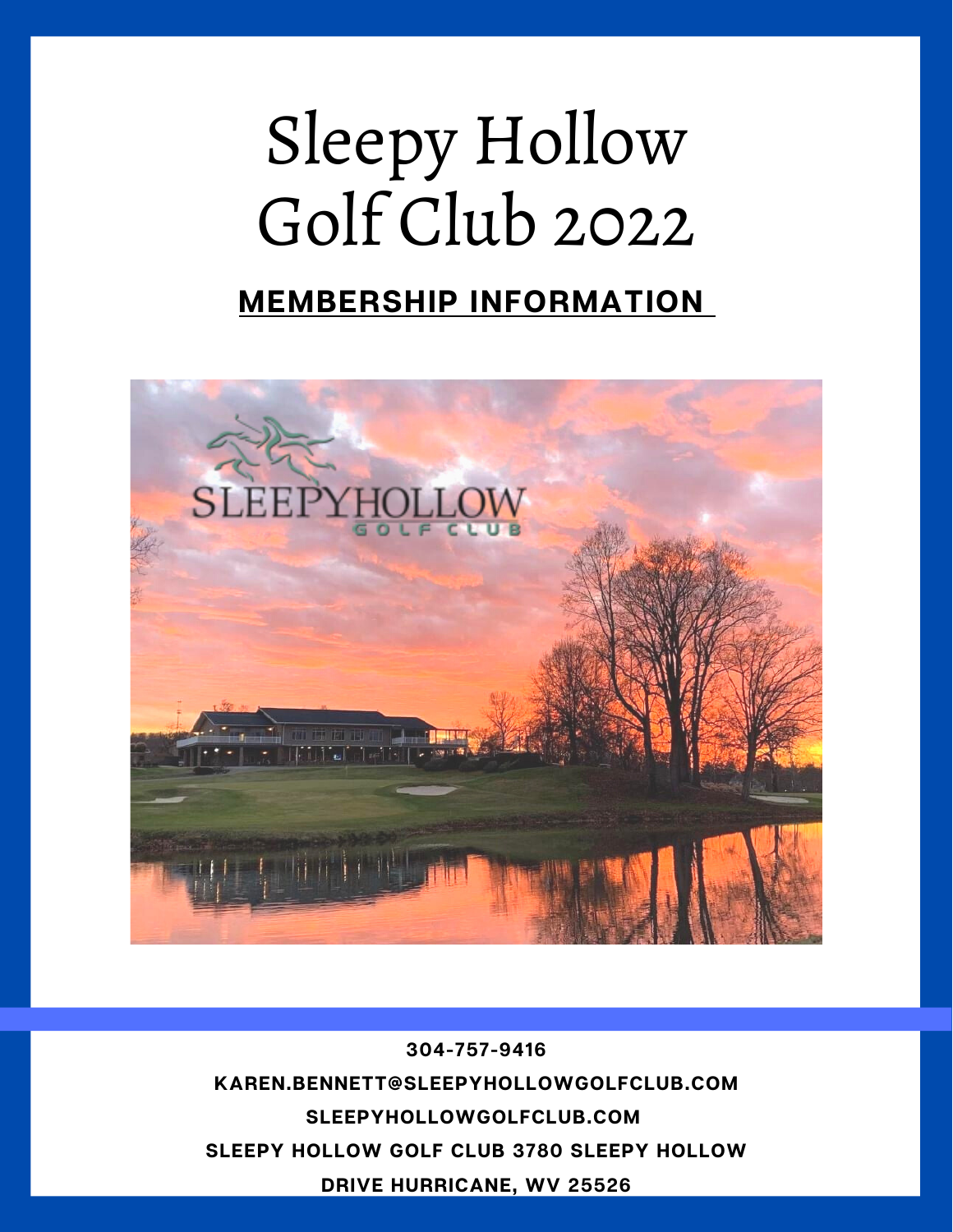#### **DEAR PROSPECTIVE MEMBER,**

THANK YOU FOR YOUR INTEREST IN SLEEPY HOLLOW GOLF CLUB. TO ASSIST YOU IN YOUR CONSIDERATION OF JOINING OUR CLUB FAMILY WE ARE PROVIDING INFORMATION REGARDING THE DIFFERENT MEMBERSHIP OPTIONS TO HELP YOU SELECT THE ONE THAT IS RIGHT FOR YOU. THE APPLICATION IS ATTACHED AND AVAILABLE ON-LINE IF YOU ARE MORE COMFORTABLE WITH THAT FORMAT.

THE CLUB'S ORIGINS DATE BACK TO 1921 AND THE CURRENT COURSE, BUILT IN 1955, WAS THE DESIGN OF JAMES HARRISON AN UNDERSTUDY OF DONALD ROSS. THE COURSE HAS MAINTAINED A TRADITIONAL DESIGN OVER THE YEARS AS IMPROVEMENTS HAVE BEEN MADE TO KEEP UP WITH MODERN GOLF.

OUR CHAMPIONSHIP GOLF COURSE IS BOTH CHALLENGING TO THE SKILLED GOLFER AND FRIENDLY TO THE NOVICE WITH 5 SETS OF TEES TO ACCOMMODATE DIFFERENT SKILL LEVELS. SLEEPY HOLLOW HAS HOSTED NUMEROUS TOURNAMENTS INCLUDING THE WEST VIRGINIA OPEN (WON BY SAM SNEAD AT SLEEPY HOLLOW IN 1968), THE WEST VIRGINIA WOMEN'S AMATEUR, THE WEST VIRGINIA SENIOR MEN'S AND WOMEN'S AMATEUR, AND VARIOUS UNITED STATES AMATEUR AND STATE QUALIFYING EVENTS.

IN ADDITION TO THE COURSE, SLEEPY HOLLOW HAS EXCELLENT PRACTICE FACILITIES TO HONE YOUR GAME INCLUDING A LONG RANGE, SHORT RANGE, CHIPPING GREEN AND PRACTICE GREEN. OUR PRO SHOP OFFERS CLUBS AND ACCESSORIES ALONG WITH THE LATEST IN GOLF ATTIRE. LESSONS ARE AVAILABLE THROUGH OUR GOLF PROFESSIONAL, AS WELL AS JUNIOR GOLF CAMPS. WE HAVE REGULAR GOLF LEAGUES FOR MEN, WOMEN AND COUPLES, ALONG WITH MANY LONG-STANDING GAMES WHICH PROVIDE NEW MEMBERS A GREAT OPPORTUNITY TO MEET CURRENT GOLFING MEMBERS.

WHILE GOLF IS THE CENTER OF ATTENTION AT SLEEPY, OUR DAYS ALWAYS END IN THE RESTAURANT, BAR OR PATIO. THE CLUB IS A SOCIAL HOTSPOT AND YOU WILL QUICKLY FIND THAT THE MEMBERS ARE VERY FRIENDLY AND WELCOMING. THE RESTAURANT AND BAR WERE BEAUTIFULLY REMODELED IN 2019 AND THERE IS NO BETTER PLACE IN TEAYS VALLEY TO WIND DOWN YOUR DAY THAN OUR PATIO OVERLOOKING THE BEAUTIFUL COURSE WHILE THE SUN SETS. ON MANY SUMMER EVENINGS WE WILL HAVE ENTERTAINMENT ON THE PATIO.

IN ADDITION TO GOLF, THE CLUB OFFERS A SWIMMING POOL COMPLEX WITH FOOD AND DRINK SERVICES TO ENJOY ON SUMMER DAYS AND A TENNIS FACILITY THAT OFFERS FOUR HARD SURFACE COURTS, TWO OF WHICH WILL BE RENOVATED IN THE SPRING OF 2022 TO ACCOMMODATE PICKLEBALL. SWIMMING AND TENNIS LESSONS ARE ALSO OFFERED EACH SUMMER. THE CLUB HAS A COMPETITIVE YOUTH SWIM TEAM THAT IS OPEN TO MEMBERS.

IF YOU HAVE ANY QUESTIONS YOU MAY CALL AT ANY TIME OR STOP BY THE PRO SHOP. WE WILL BE GLAD TO GIVE YOU A TOUR OF OUR FACILITIES AND AN ORIENTATION OF OUR MEMBERSHIP OPTIONS.

WE LOOK FORWARD TO YOU JOINING US AND MAKING SLEEPY HOLLOW YOUR CLUB TOO!

SINCERELY,

THE MEMBERS & STAFF OF SLEEPY HOLLOW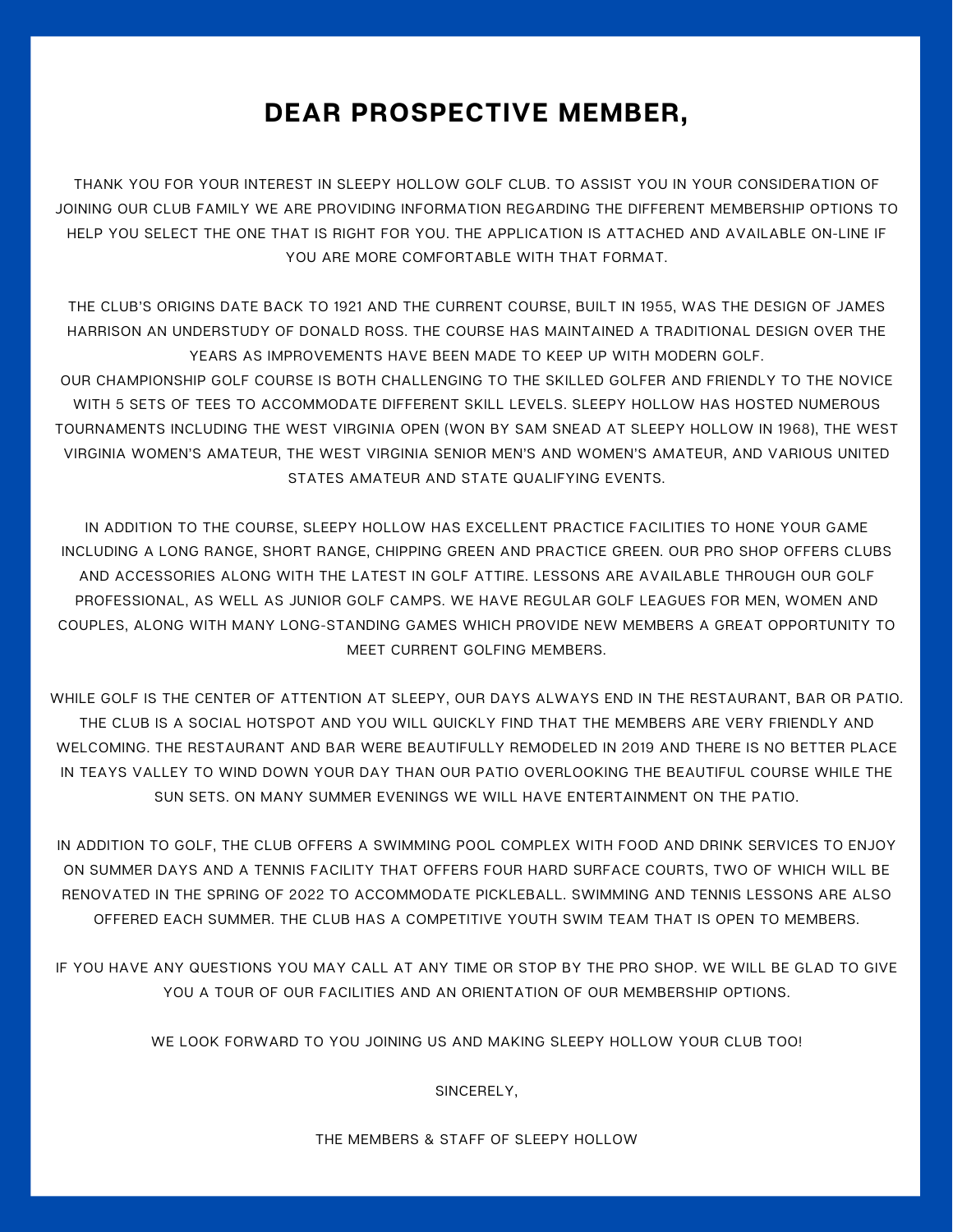#### **MEMBERSHIP OPTIONS**

ALL MEMBERSHIPS ARE FURTHER DEFINED AND SUBJECT TO THE CLUB BY-LAWS. TO THE EXTENT THERE IS A DISCREPANCY BETWEEN INFORMATION IN THE PACKET AND THE BY-LAWS, THE BY-LAWS SHALL CONTROL. BY-LAWS ARE AVAILABLE AT THE CLUB. ALL DUES AND FEES ARE SUBJECT TO APPLICABLE TAXES.

#### **WHICH MEMBERSHIP IS RIGHT FOR YOU?**

|                                                                                 |              |                   | <b>Amenities Provided</b> |             |        |             |  |
|---------------------------------------------------------------------------------|--------------|-------------------|---------------------------|-------------|--------|-------------|--|
| <b>Membership Type</b>                                                          | Monthly dues | Initiation<br>Fee | Golf                      | Pool        | Dining | Tennis      |  |
| Family                                                                          | \$379        | Yes               | 嗧                         | 帶           | 毊      | 鬱           |  |
| Single                                                                          | \$307        | Yes               |                           | 毊           | 馨      | 鬱           |  |
| Young Pro <40                                                                   | \$259        | Yes               | 嗧                         | 嗧           | 醪      | 鬱           |  |
| Junior $<$ 30                                                                   | \$207        | Yes               | 嗧                         | 뿖           | 馨      | 齵           |  |
| Young Junior $\leq$ 23                                                          | \$135        | No                |                           | $\mathbf X$ | 鬱      | X           |  |
| Golf & Dining                                                                   | \$217        | Yes               | *                         | $\mathbf X$ | 馨      | X           |  |
| Weekday T-F                                                                     | \$217        | Yes               | **                        | $\mathbf X$ | 毊      | $\mathbf X$ |  |
| Extended Area >20 Mi.                                                           | \$185        | Yes               | *                         | 嗧           | 闇      | 齵           |  |
| Non-Resident >50 Mi.                                                            | \$471/yr     | Yes               | 5 #                       | 嗧           | 馨      | 齵           |  |
| Young Social <30                                                                | \$100        | No                | X                         | 髜           | 馨      | 馨           |  |
| Social                                                                          | \$142        | No                | $\mathbf X$               | 嗧           | 馨      | 嗧           |  |
| Member Only                                                                     |              |                   |                           |             |        |             |  |
| <b>Example 1</b> Member, Spouse & children <21, or <25 if in school or military |              |                   |                           |             |        |             |  |
| * \$30/round including cart                                                     |              |                   |                           |             |        |             |  |
| ** Cart rental required                                                         |              |                   |                           |             |        |             |  |
| # Limited to 10 rounds/yr. Guest fee charged for each round                     |              |                   |                           |             |        |             |  |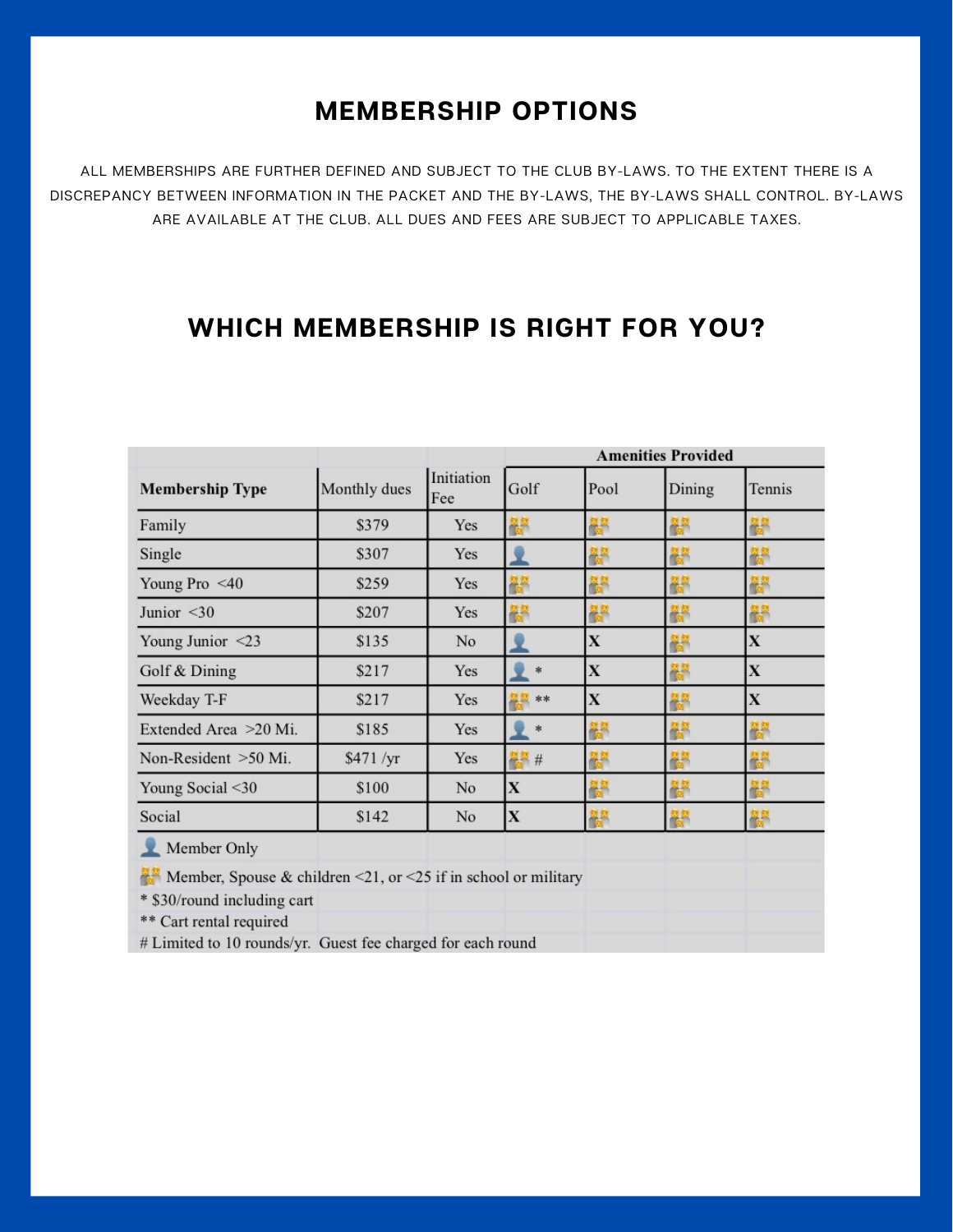#### **FAMILY MEMBERSHIP:**

#### (USE OF ALL FACILITIES)

INITIATION FEE: **\$2,500**

DEPOSIT: **\$800.00** (CLASS A MEMBERSHIP CERTIFICATE ISSUED AFTER 2 YEARS, REFUNDABLE UPON

RESIGNATION)

MONTHLY DUES: **\$379** ANNUAL

ANNUAL RANGE FEES: **\$175.00**

MINIMUM FOOD SPENDING: **\$120.00** (QUARTERLY)

CHECK IN THE AMOUNT OF **\$3,687.58** TO JOIN

#### **SINGLE MEMBERSHIP:**

EXTENDS THE PRIVILEGES OF ALL CLUB FACILITIES TO ONE (1) PRIMARY MEMBER AND ALL FACILITIES EXCEPT THE GOLF FACILITIES TO THE REMAINING MEMBERS OF THE FAMILY.

INITIATION FEE: **\$2,500**

DEPOSIT: **\$800.00** (CLASS A MEMBERSHIP CERTIFICATE ISSUED AFTER 2 YEARS, REFUNDABLE UPON RESIGNATION)

MONTHLY DUES: **\$307**

ANNUAL RANGE FEES: **\$175.00**

MINIMUM FOOD SPENDING: **\$120.00** (QUARTERLY)

CHECK IN THE AMOUNT OF **\$3,614.56** TO JOIN.

## **YOUNG PROFESSIONAL MEMBERSHIP (USE OF ALL FACILITIES):**

FOR MEMBERS UNDER 40. IF MARRIED, ONCE EITHER SPOUSE TURNS 40 MEMBERSHIP CONVERTS TO A FAMILY MEMBERSHIP.

INITIATION FEE: **\$2,500**

DEPOSIT: **\$800.00** (CLASS A MEMBERSHIP CERTIFICATE ISSUED AFTER 2 YEARS, REFUNDABLE UPON

RESIGNATION)

MONTHLY DUES: **\$259**

ANNUAL RANGE FEES: **\$175.00**

MINIMUM FOOD SPENDING: **\$120.00** (QUARTERLY)

CHECK IN THE AMOUNT OF **\$3,565.36** TO JOIN.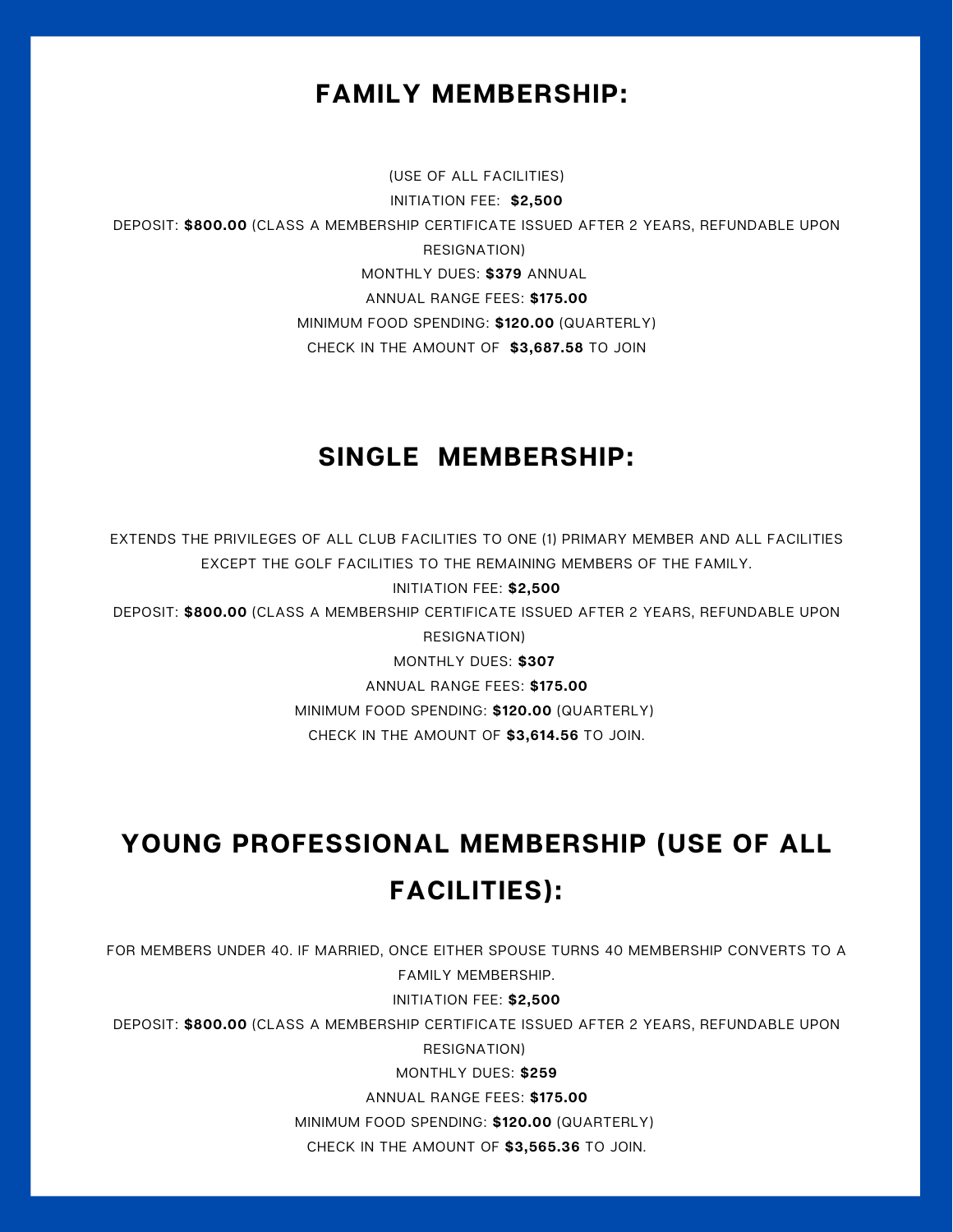#### **JUNIOR MEMBERSHIP: (USE OF ALL FACILITIES)**

FOR MEMBERS UNDER 30. IF MARRIED, ONCE EITHER SPOUSE TURNS 30 MEMBERSHIP CONVERTS TO YOUNG PROFESSIONAL. INITIATION FEE: **\$2,500** DEPOSIT: **\$500.00** WHICH MAY BE APPLIED TO THE PURCHASE OF A CLASS A MEMBERSHIP CERTIFICATE IF YOU CHOSE TO MOVE TO A CLASS THAT OFFERS THIS OPTION. OTHERWISE THE DEPOSIT IS FORFEITED WHEN MEMBERSHIP IS TERMINATED. MONTHLY DUES: **\$207** ANNUAL RANGE FEES: **\$175.00** MINIMUM FOOD SPENDING: **\$120.00** (QUARTERLY) CHECK IN THE AMOUNT OF **\$3,212.10** TO JOIN.

#### **YOUNG JUNIOR MEMBERSHIP**

YOUNG JUNIOR MEMBERSHIP EXTENDS THE USE PRIVILEGES OF GOLF FACILITIES TO ONE (1) YOUNG JUNIOR MEMBER UNDER THE AGE OF 23. THE YOUNG JUNIOR MEMBERSHIP REQUIRES A PARENT OR LEGAL GUARDIAN TO CO-SIGN THE MEMBERSHIP AND ACCEPT RESPONSIBILITY FOR ALL CHARGES TO THE ACCOUNT. THIS MEMBERSHIP ALSO EXTENDS DINING PRIVILEGES TO THE FAMILY HOUSEHOLD OF THE YOUNG JUNIOR MEMBER. YOUNG JUNIOR MEMBERSHIP CONVERTS TO THE JUNIOR MEMBERSHIP CLASSIFICATION WHEN THE MEMBER TURNS 23.

DEPOSIT: **\$500.00** WHICH MAY BE APPLIED TO THE PURCHASE OF A CLASS A MEMBERSHIP CERTIFICATE IF YOU CHOSE TO MOVE TO A CLASS THAT OFFERS THIS OPTION. OTHERWISE THE DEPOSIT IS FORFEITED WHEN MEMBERSHIP IS TERMINATED.

> MONTHLY DUES: **\$135** ANNUAL RANGE FEES: **\$175.00** MINIMUM FOOD SPENDING: **\$120.00** (QUARTERLY) CHECK IN THE AMOUNT OF **\$638.08** TO JOIN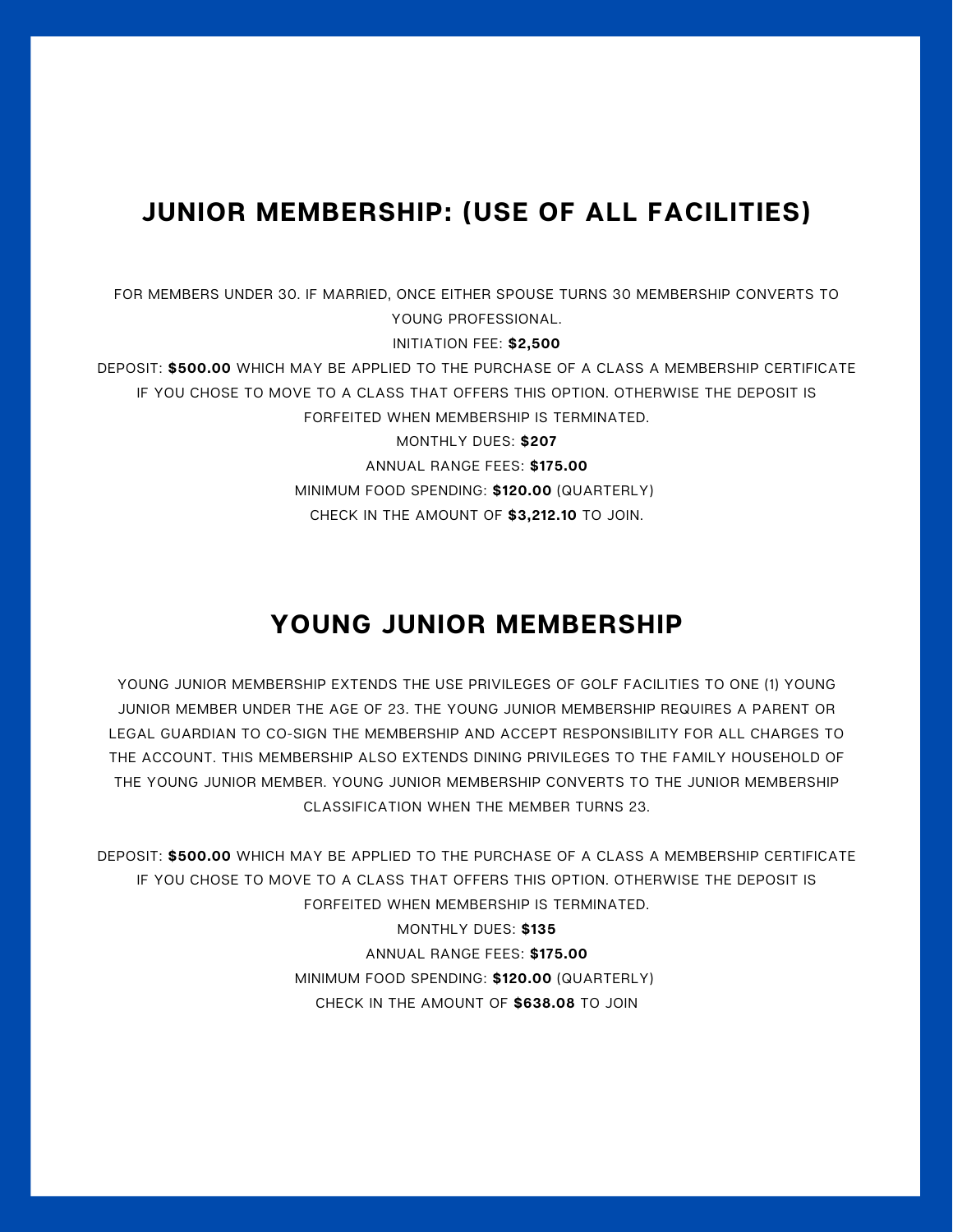#### **GOLF AND DINING MEMBERSHIP**

THIS MEMBERSHIP EXTENDS THE USE OF GOLF FACILITIES TO ONLY ONE (1) PRIMARY MEMBER. MEMBER IS REQUIRED TO PAY A GREEN AND CART FEE TOTALING \$30 FOR EACH ROUND PLAYED. THIS ALSO EXTENDS THE USE OF DINING FACILITIES TO THE FAMILY HOUSEHOLD MEMBERS.

INITIATION FEE: **\$2,500**

DEPOSIT: **\$500.00** WHICH MAY BE APPLIED TO THE PURCHASE OF A CLASS A MEMBERSHIP CERTIFICATE IF YOU CHOSE TO MOVE TO A CLASS THAT OFFERS THIS OPTION. OTHERWISE THE DEPOSIT IS FORFEITED WHEN MEMBERSHIP IS TERMINATED.

> MONTHLY DUES: **\$217** ANNUAL RANGE FEES: **\$175.00** MINIMUM FOOD SPENDING: **\$120.00** (QUARTERLY) CHECK IN THE AMOUNT OF **\$3,222.34** TO JOIN.

#### **WEEKDAY GOLF MEMBERSHIP**

THIS GOLF MEMBERSHIP EXTENDS THE USE OF ALL GOLF FACILITIES TO THE WEEKDAY MEMBER AND FAMILY MEMBERS. WEEKDAY IS DEFINED AS TUESDAY THROUGH FRIDAY. WEEKDAY GOLF MEMBERS WILL BE CHARGED A CART FEE FOR EACH ROUND PLAYED. THIS MEMBERSHIP EXTENDS THE USE OF DINING FACILITIES ALL DAYS OF THE WEEK TO THE PRIMARY MEMBER AND FAMILY MEMBERS.

INITIATION FEE: **\$2,500**

DEPOSIT: **\$500.00** WHICH MAY BE APPLIED TO THE PURCHASE OF A CLASS A MEMBERSHIP CERTIFICATE IF YOU CHOSE TO MOVE TO A CLASS THAT OFFERS THIS OPTION. OTHERWISE THE DEPOSIT IS FORFEITED WHEN MEMBERSHIP IS TERMINATED.

> MONTHLY DUES: **\$217** ANNUAL RANGE FEES: **\$175.00** MINIMUM FOOD SPENDING: **\$120.00** (QUARTERLY) CHECK IN THE AMOUNT OF **\$3,222.34** TO JOIN.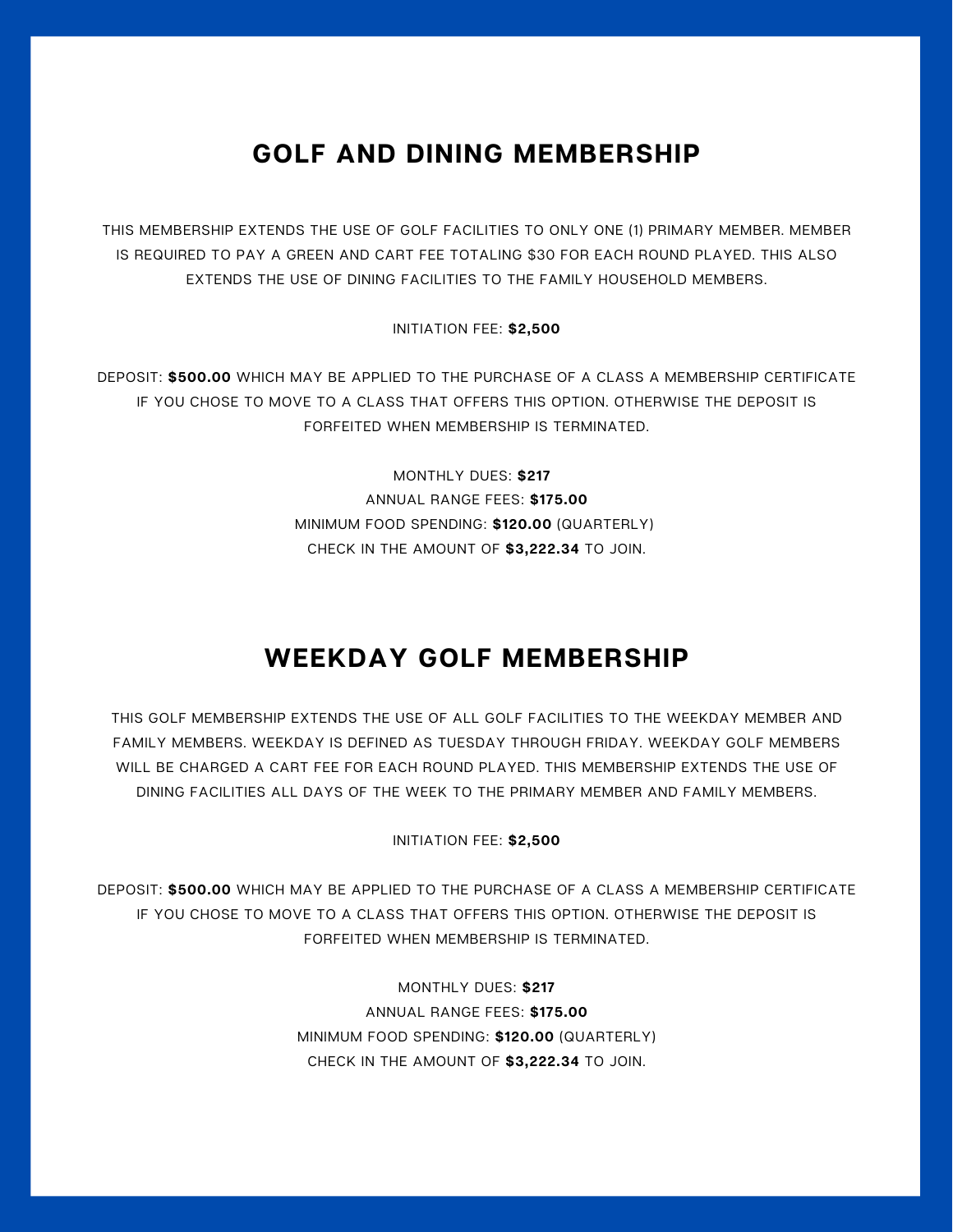## **YOUNG SOCIAL MEMBERSHIP (USE OF ALL FACILITIES EXCEPT GOLF)**

FOR MEMBERS UNDER 30. IF MARRIED, ONCE EITHER SPOUSE TURNS 30 MEMBERSHIP CONVERTS TO SOCIAL MEMBERSHIP.

USE OF ALL CLUB FACILITIES WITH THE EXCEPTION OF GOLFING FACILITIES ARE EXTENDED TO THE PRIMARY MEMBER AND FAMILY.

DEPOSIT: **\$500.00** WHICH MAY BE APPLIED TO THE PURCHASE OF A CLASS A MEMBERSHIP CERTIFICATE IF YOU CHOSE TO MOVE TO A CLASS THAT OFFERS THIS OPTION. OTHERWISE, THE DEPOSIT IS FORFEITED WHEN MEMBERSHIP IS TERMINATED.

> MONTHLY DUES: **\$100.00** MINIMUM FOOD SPENDING: **\$120.00** (QUARTERLY) CHECK IN THE AMOUNT OF **\$606.00** TO JOIN.

## **SOCIAL MEMBERSHIP (USE OF ALL FACILITIES EXCEPT GOLF)**

USE OF ALL CLUB FACILITIES WITH THE EXCEPTION OF GOLFING FACILITIES ARE EXTENDED TO THE PRIMARY MEMBER AND FAMILY.

DEPOSIT: **\$500.00** WHICH MAY BE APPLIED TO THE PURCHASE OF A CLASS A MEMBERSHIP CERTIFICATE IF YOU CHOSE TO MOVE TO A CLASS THAT OFFERS THIS OPTION. OTHERWISE THE DEPOSIT IS FORFEITED WHEN MEMBERSHIP IS TERMINATED.

> MONTHLY DUES: **\$142.30** MINIMUM FOOD SPENDING: **\$120.00** (QUARTERLY) CHECK IN THE AMOUNT OF **\$645.36** TO JOIN.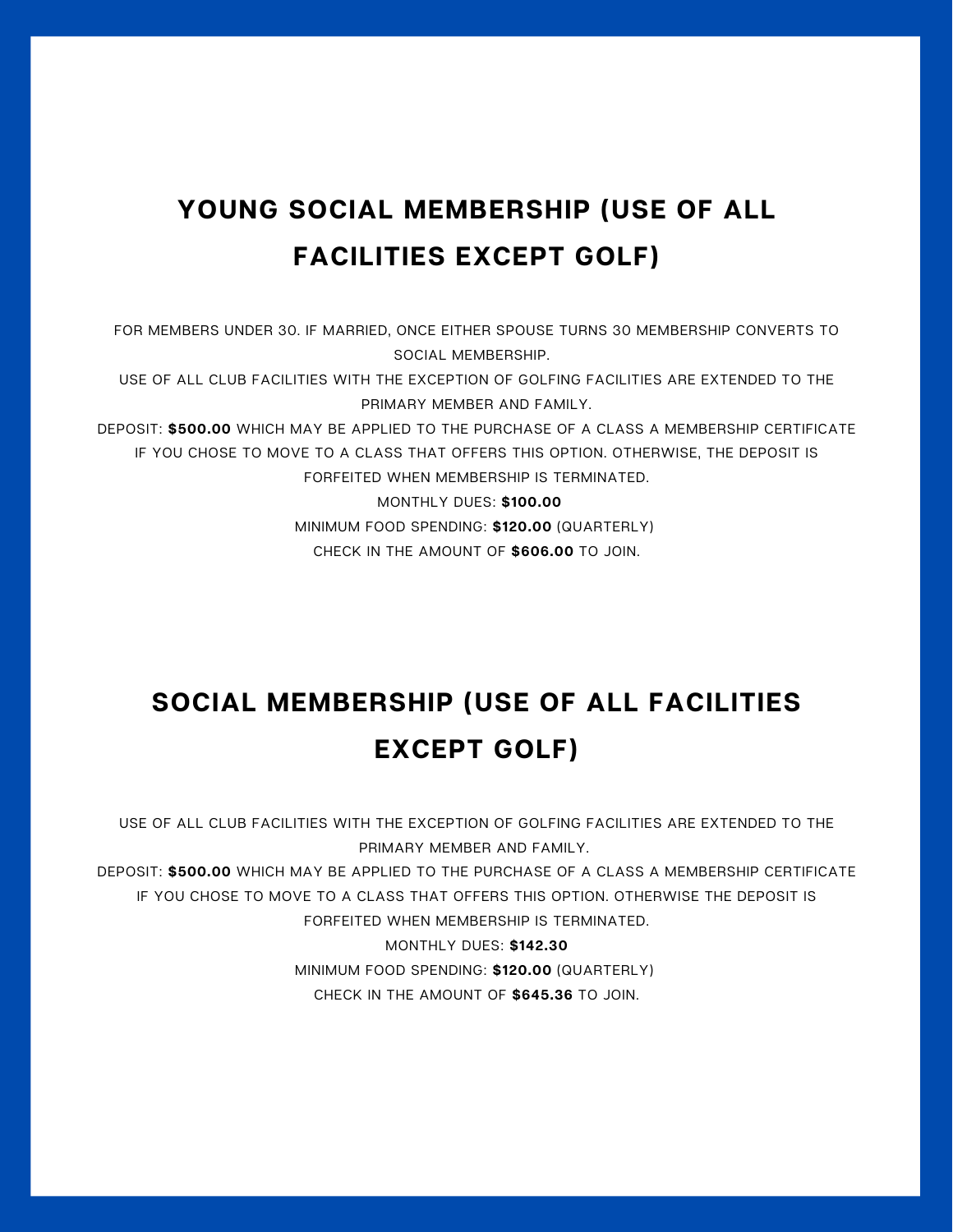#### **EXTENDED AREA MEMBERSHIP**

ALLOWS THE USE OF ALL GOLF FACILITIES TO ONE PRIMARY MEMBER THAT RESIDES OUTSIDE OF THE DESCRIBED LOCAL AREA\* AND DOES NOT OWN PROPERTY IN THE LOCAL AREA. EXTENDED AREA MEMBERS ARE REQUIRED TO PAY A GREEN AND CART FEE TOTALING \$30 FOR EACH ROUND PLAYED. USE PRIVILEGES OF ALL CLUB FACILITIES ARE EXTENDED TO THE PRIMARY MEMBER AND FAMILY. **THIS MEMBERSHIP IS LIMITED TO 30 MEMBERS**.

INITIATION FEE: **\$2,500**

DEPOSIT: **\$500.00** WHICH MAY BE APPLIED TO THE PURCHASE OF A CLASS A MEMBERSHIP CERTIFICATE IF YOU CHOSE TO MOVE TO A CLASS THAT OFFERS THIS OPTION. OTHERWISE THE DEPOSIT IS FORFEITED WHEN MEMBERSHIP IS TERMINATED. MONTHLY DUES: **\$185** ANNUAL RANGE FEES: **\$175.00**

MINIMUM FOOD SPENDING: **\$120.00** (QUARTERLY) CHECK IN THE AMOUNT OF **\$3,189.56** TO JOIN.

\*LOCAL AREA IS DEFINED AS THOSE INDIVIDUALS RESIDING WITH 20 MILES OF THE CLUB OR IN THE FOLLOWING ZIP CODES. QUALIFICATION FOR THIS MEMBERSHIP CLASS WILL BE AT THE DISCRETION OF THE BOARD OF GOVERNORS: 25541 **(MILTON)**, 25510 **(CULLODEN)**, 25526 **(HURRICANE)**, 25560 **(SCOTT DEPOT)**, 25213 **(WINFIELD)**, 25177 **(NITRO/ST.ALBANS)**. 25159 **(POCA)**, 25313 **(CROSS LANES)**, 25109 **(HOMETOWN)**, 25070 **(ELEANOR)**, 25669 **(TEAYS)**, 25168 **(RED HOUSE)**, 25033 **(BUFFALO)** , 25143 **(NITRO)**.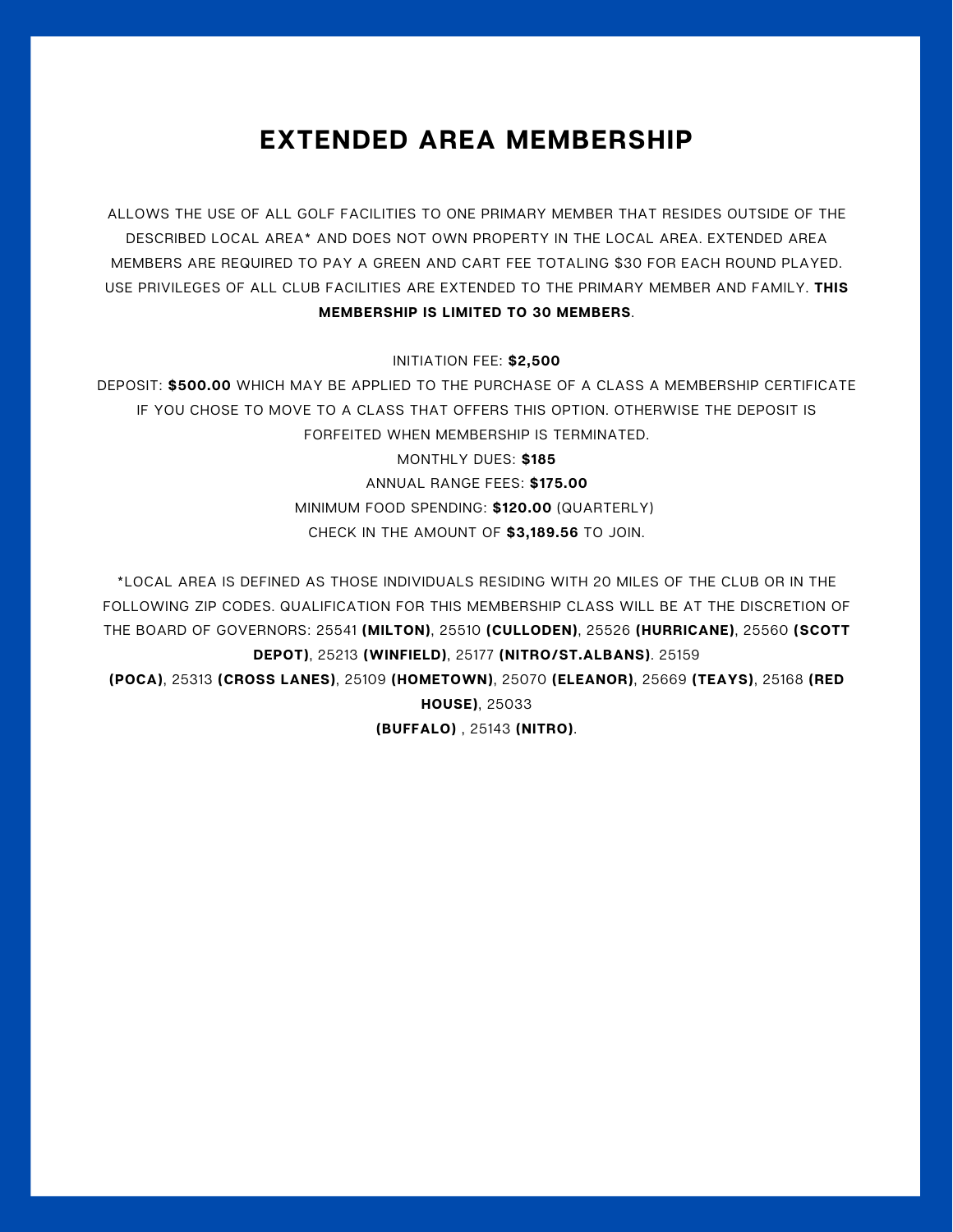## **NON-RESIDENT MEMBERSHIP (USE OF ALL FACILITIES)**

MUST RESIDE AT LEAST 50 MILES AWAY FROM CLUB AND CANNOT OWN PROPERTY IN THE AREA. LIMITED TO GOLFING 10 TIMES ANNUALLY AT THE COST OF GUEST & CART FEE FOR EACH ROUND. NON-REFUNDABLE INITIATION FEE: \$200 ANNUAL DUES: **\$471.00** CHECK IN THE AMOUNT OF **\$671.00** TO JOIN.

## **FAMILY/HOUSEHOLD MEMBERS INCLUDED IN MEMBERSHIPS DEFINED:**

FAMILY MEMBERS SHALL INCLUDE AND BE LIMITED TO HUSBAND, WIFE, CHILDREN UNDER 21, CHILDREN BETWEEN 21 AND 25 YEARS OF AGE WHO ARE UNMARRIED AND EITHER FULL-TIME STUDENTS AT AN INSTITUTION OF HIGHER EDUCATION OR SERVING THEIR FIRST PERIOD OF DUTY IN THE ARMED FORCES AND CHILDREN WHO RESIDE IN THE HOUSEHOLD WHO ARE DEEMED TOTALLY AND PERMANENTLY DISABLED BY THE SOCIAL SECURITY ADMINISTRATION REGARDLESS OF HIS OR HER AGE. FAMILY MEMBERSHIP INCLUDES MARRIED OR UNMARRIED MEN AND WOMEN, WITH OR WITHOUT FAMILIES THAT RESIDE IN THE PRIMARY MEMBER'S HOUSEHOLD.

#### **OPTIONAL FEES**

**ANNUAL PULL CART STORAGE:** \$125.00 (BILLED IN MAY) **ANNUAL GOLF HANDICAP:** \$45.00 (BILLED IN MARCH) **ANNUAL BAG STORAGE:** \$100.00 (BILLED IN FEBRUARY) **ANNUAL LOCKER RENTAL:** \$75.00 (BILLED IN APRIL)

ALL OPTIONAL FEES LISTED RUN FROM JANUARY — DECEMBER, REGARDLESS OF WHEN BILLED. EXCEPT LOCKERS, WHICH RUN APRIL—MAY

> **GOLF CART RENTAL 9 HOLE PER PERSON:** \$11.00 **GOLF CART RENTAL 18 HOLE PER PERSON:** \$18.00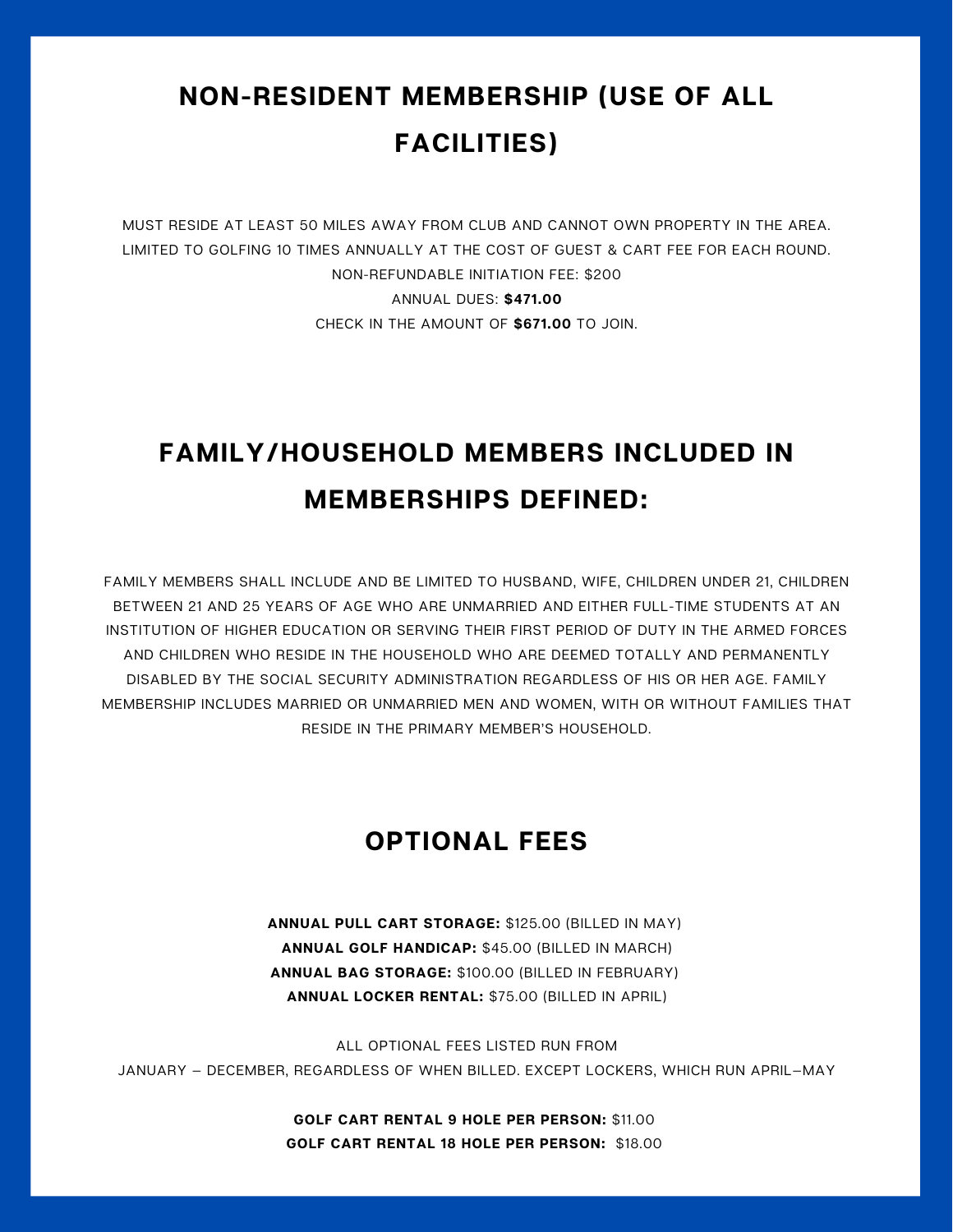

#### **GUEST FEES:**

**POOL GUEST FEE ADULT:** \$7.00 **POOL GUEST FEE CHILD:** \$5.00

**TENNIS GUEST FEE:** \$5.00

**GREEN FEES 9 HOLE PER PERSON**: \$22.50 (PLUS GOLF CART RENTAL) **GREEN FEES 18 HOLE PER PERSON:** \$45.00 (PLUS GOLF CART RENTAL)

#### **MINIMUM SPENDING TIMING**

IF YOUR LAST NAME BEGINS WITH:

**A— I** FEBRUARY, MARCH, APRIL — EVERY THREE MONTHS THEREAFTER

**J — R** MARCH, APRIL, MAY — EVERY THREE MONTHS THEREAFTER

**S — Z** APRIL, MAY, JUNE — EVERY THREE MONTHS THEREAFTER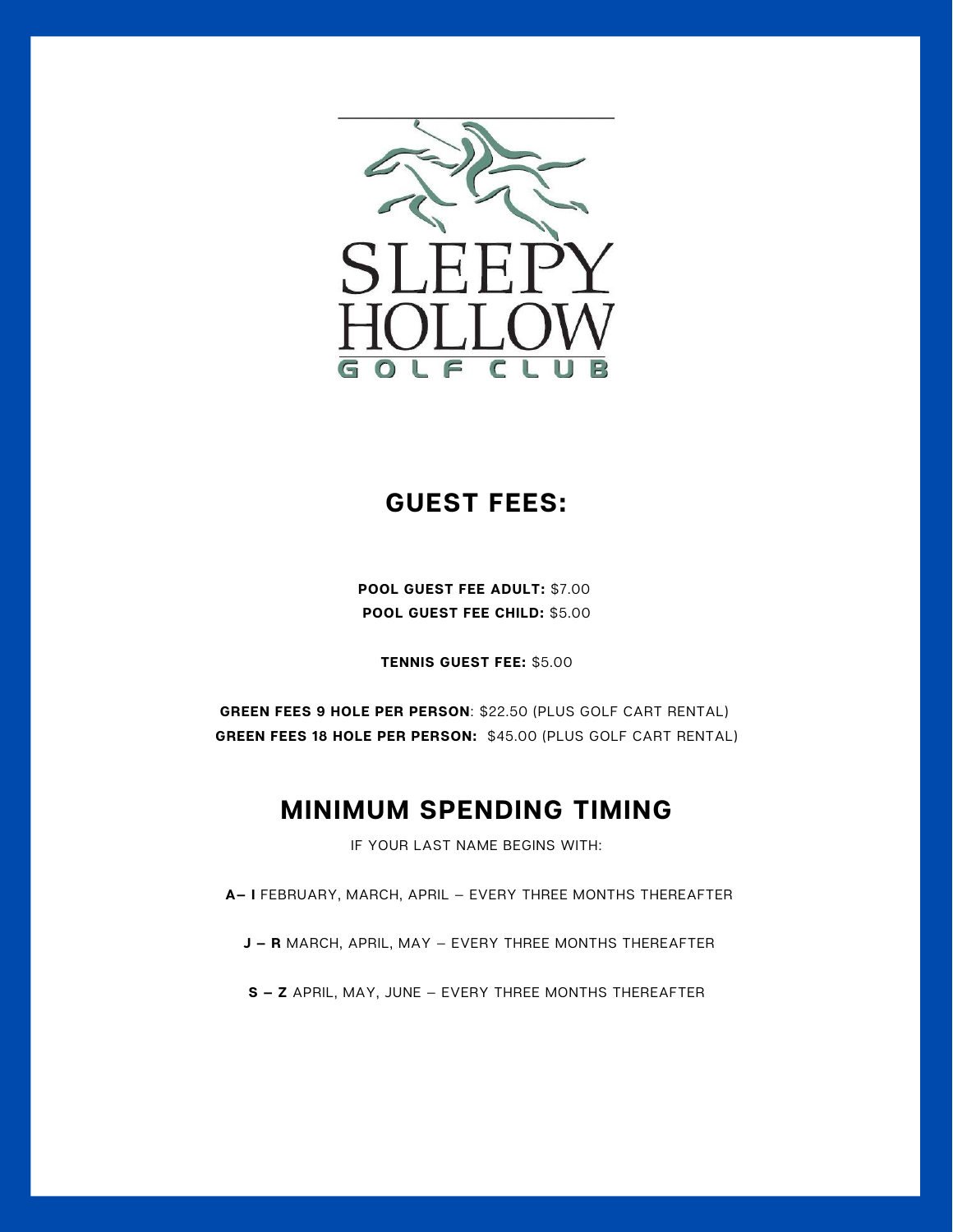## **MEMBERSHIP APPLICATION**

Type of Membership (Circle One): Golf (Family)/ Golf (Junior)/ Young Professional, Golf (Single), Golf & Dining, Weekday Golf, Young Junior, Extended Area, Social, Young Social, Non-Resident

|                                          | Address <u>: (Street)</u> (Street (Street (State), (State), (State), (State), (State), (State), (State), (State), (State), (State), (State), (State), (State), (State), (State), (State), (State), (State), (State), (State), (State |  |                      |  |                                                                                                                                                                                                                                                                                                                                                                                                                                                                                                                                                                                                                                                                                                                                                  |  |  |
|------------------------------------------|--------------------------------------------------------------------------------------------------------------------------------------------------------------------------------------------------------------------------------------|--|----------------------|--|--------------------------------------------------------------------------------------------------------------------------------------------------------------------------------------------------------------------------------------------------------------------------------------------------------------------------------------------------------------------------------------------------------------------------------------------------------------------------------------------------------------------------------------------------------------------------------------------------------------------------------------------------------------------------------------------------------------------------------------------------|--|--|
|                                          |                                                                                                                                                                                                                                      |  |                      |  |                                                                                                                                                                                                                                                                                                                                                                                                                                                                                                                                                                                                                                                                                                                                                  |  |  |
|                                          |                                                                                                                                                                                                                                      |  |                      |  |                                                                                                                                                                                                                                                                                                                                                                                                                                                                                                                                                                                                                                                                                                                                                  |  |  |
|                                          | Employer: 2008 - 2009 - 2009 - 2009 - 2009 - 2009 - 2010 - 2010 - 2010 - 2010 - 2010 - 2010 - 2010 - 2010 - 20                                                                                                                       |  |                      |  |                                                                                                                                                                                                                                                                                                                                                                                                                                                                                                                                                                                                                                                                                                                                                  |  |  |
|                                          |                                                                                                                                                                                                                                      |  |                      |  |                                                                                                                                                                                                                                                                                                                                                                                                                                                                                                                                                                                                                                                                                                                                                  |  |  |
| List names and birthdays of children:    |                                                                                                                                                                                                                                      |  |                      |  |                                                                                                                                                                                                                                                                                                                                                                                                                                                                                                                                                                                                                                                                                                                                                  |  |  |
|                                          | List Golf or Country Clubs to which you now or previously belonged:                                                                                                                                                                  |  |                      |  |                                                                                                                                                                                                                                                                                                                                                                                                                                                                                                                                                                                                                                                                                                                                                  |  |  |
|                                          | Name and Location: <b>All Accepts and Location</b> Control Control Control Control Control Control Control Control Cont                                                                                                              |  |                      |  |                                                                                                                                                                                                                                                                                                                                                                                                                                                                                                                                                                                                                                                                                                                                                  |  |  |
|                                          | <u>(Member) (Member) (Member) (Member) (Member) (Member) (Member) (Member) (Member) (Member) (Member) (Member) (Member) (Member) (Member) (Member) (Member) (Member) (Member) (Member) (Member) (Member) (Member) (Member) (Memb</u> |  |                      |  | Please list two (2) active members who would, upon request, provide the club with a letter of recommendation. List names:                                                                                                                                                                                                                                                                                                                                                                                                                                                                                                                                                                                                                        |  |  |
| asserted by my family members or guests. |                                                                                                                                                                                                                                      |  |                      |  | If approved for membership, I will conform to and abide by the rules, regulations, and by-laws of Sleepy Hollow Golf Club and be responsible<br>for all charges incurred under my account. I understand that all resignations from Club must be in writing and shall be effective at the end of<br>the month in which I resign. As a prospective member of Sleepy Hollow Golf Club I am aware of the risks associated with the use of the Club<br>facilities and in consideration for my application for membership, I hereby release Sleepy Hollow from any and all liability in any way arising<br>from my use, enjoyment or participation in activities at the physical facilities of the Club and will hold the Club harmless from any claim |  |  |
|                                          | <u>(Signature)</u> (Date) (Date)                                                                                                                                                                                                     |  |                      |  |                                                                                                                                                                                                                                                                                                                                                                                                                                                                                                                                                                                                                                                                                                                                                  |  |  |
|                                          | IMPORTANT: How did you hear about Sleepy Hollow Golf Club?                                                                                                                                                                           |  |                      |  |                                                                                                                                                                                                                                                                                                                                                                                                                                                                                                                                                                                                                                                                                                                                                  |  |  |
| Current Member Recruited Me              |                                                                                                                                                                                                                                      |  |                      |  |                                                                                                                                                                                                                                                                                                                                                                                                                                                                                                                                                                                                                                                                                                                                                  |  |  |
| Staff Member Recruited Me                |                                                                                                                                                                                                                                      |  | Who? $\qquad \qquad$ |  |                                                                                                                                                                                                                                                                                                                                                                                                                                                                                                                                                                                                                                                                                                                                                  |  |  |
| Golfed in Monday Outing __________       |                                                                                                                                                                                                                                      |  |                      |  |                                                                                                                                                                                                                                                                                                                                                                                                                                                                                                                                                                                                                                                                                                                                                  |  |  |
| Other Sources________________            | (Including Personal Research, Website, Etc.) [19] [2010]                                                                                                                                                                             |  |                      |  |                                                                                                                                                                                                                                                                                                                                                                                                                                                                                                                                                                                                                                                                                                                                                  |  |  |
|                                          | authorizes credit check. You will be notified upon board action.                                                                                                                                                                     |  |                      |  | Your check is deposited upon receipt for accounting purposes and does not signify approval of membership. Completed application                                                                                                                                                                                                                                                                                                                                                                                                                                                                                                                                                                                                                  |  |  |

Member Number (Assigned by office):